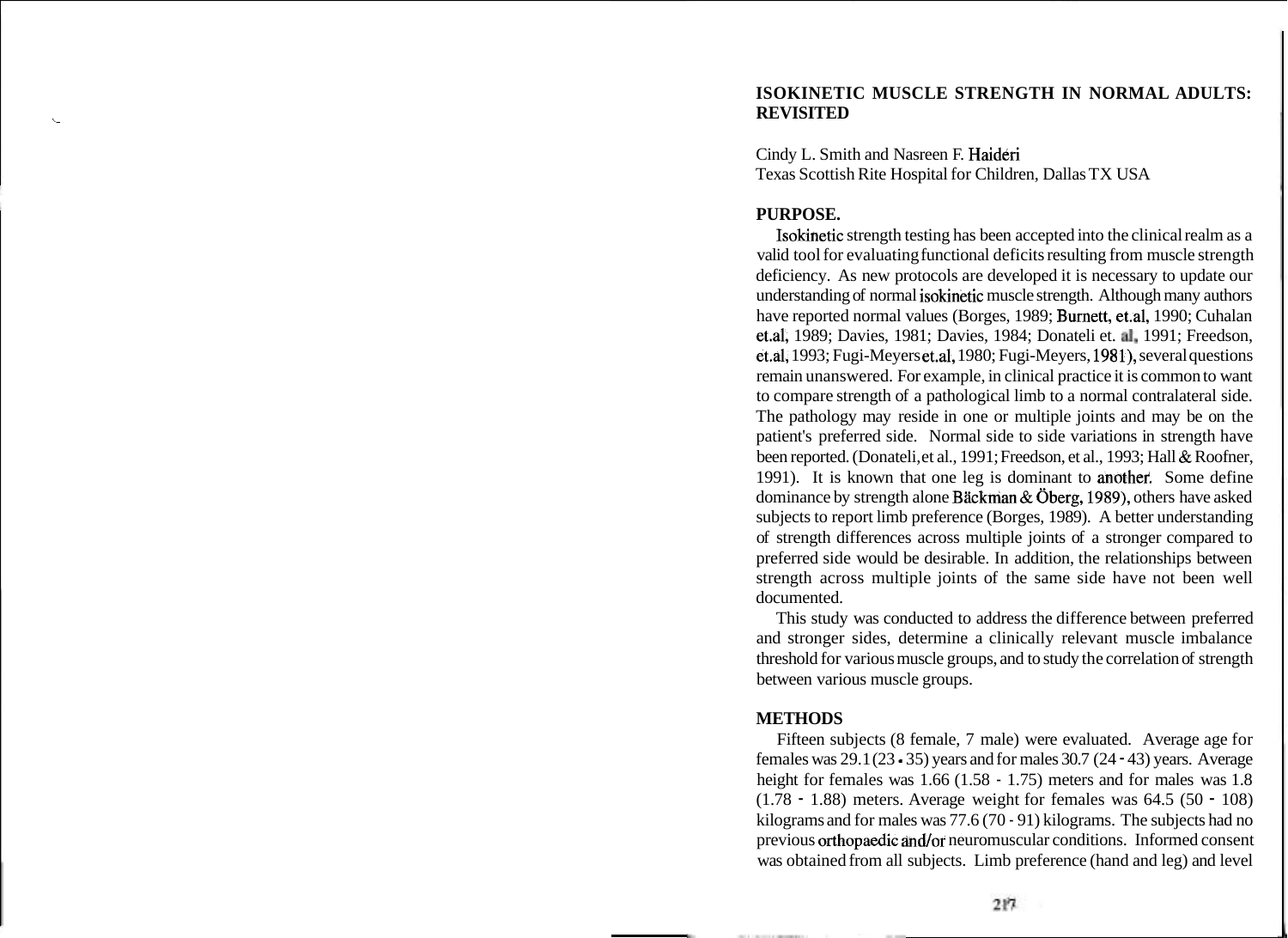of activity were recorded.

Isokinetic muscle strength data were collected on a Cybex **I1** Isokinetic Dynamometer (Cybex®, Ronkonkoma, New York, USA) and analyzed using Humac 600 (Computer Sports Medicine, Inc., Waltham, MA, USA). Testing protocol included measurement of hip extension/flexion, abduction/ adduction, and ankle plantar flexionldorsiflexion at 30 (slow), 60 (medium) and 120 (high) degreeslsecond; and knee extension/flexion at 60 (slow), 120 (medium) and 180 (high) degreeslsecond. These speeds are recommended by Cybex®, and correlate well with joint velocities during functional tasks such as walking and running.

One evaluator encouraged all subjects to statically stretch the appropriate muscles and to perform a warm up session which was 4 - 5 sybmaximal and 2 maximal repetitions for each movement. Subjects were then instructed to maximally perform each movement until instructed to stop. Five maximal repetitions were completed for the slow and medium speeds and 18 repetitions for the high speed. For slow and medium speeds, if maximum torques were not within 15% of one another, the maximal effort was questioned and the test was repeated.

We computed peak torque/body mass for all speeds and all movements, an average of the 3 maximum torque/body mass for slow and medium speeds for all movements, and fatigue index for high speeds. Fatigue index was calculated by dropping the first 3 repetitions, averaging repetitions 4,5,6, and 16,17, 18, dividing the initial by the final and multiplying by 100. The percentage decline was considered the fatigue index. Stronger versus preferred sides were evaluated by computing a percentage of cases in which the stronger was not the preferred side, this was called a percentage of reversals. Paired t-tests were computed for stronger versus weaker sides and preferred versus non-preferred sides. A Pearson correlation was computed to compare all motions.

## **RESULTS**

The percentage of reversals in which the strongest side was not the preferred side was highest for hip adduction (60%); hip extension, knee flexion (58%); hip abduction (57%); and knee extension (56%). Hip flexion and ankle plantar flexion reversed 49% and 39% respectively. Looking at each variable across all motions, the greatest incidence of reversals in peak torque were 60% at the high speed, 54% at the medium speed, and 51% at the slow speed. The average torque was comparable with 5 1 % at the medium speed and 58% at the slow speed. Fatigue index had the lowest incidence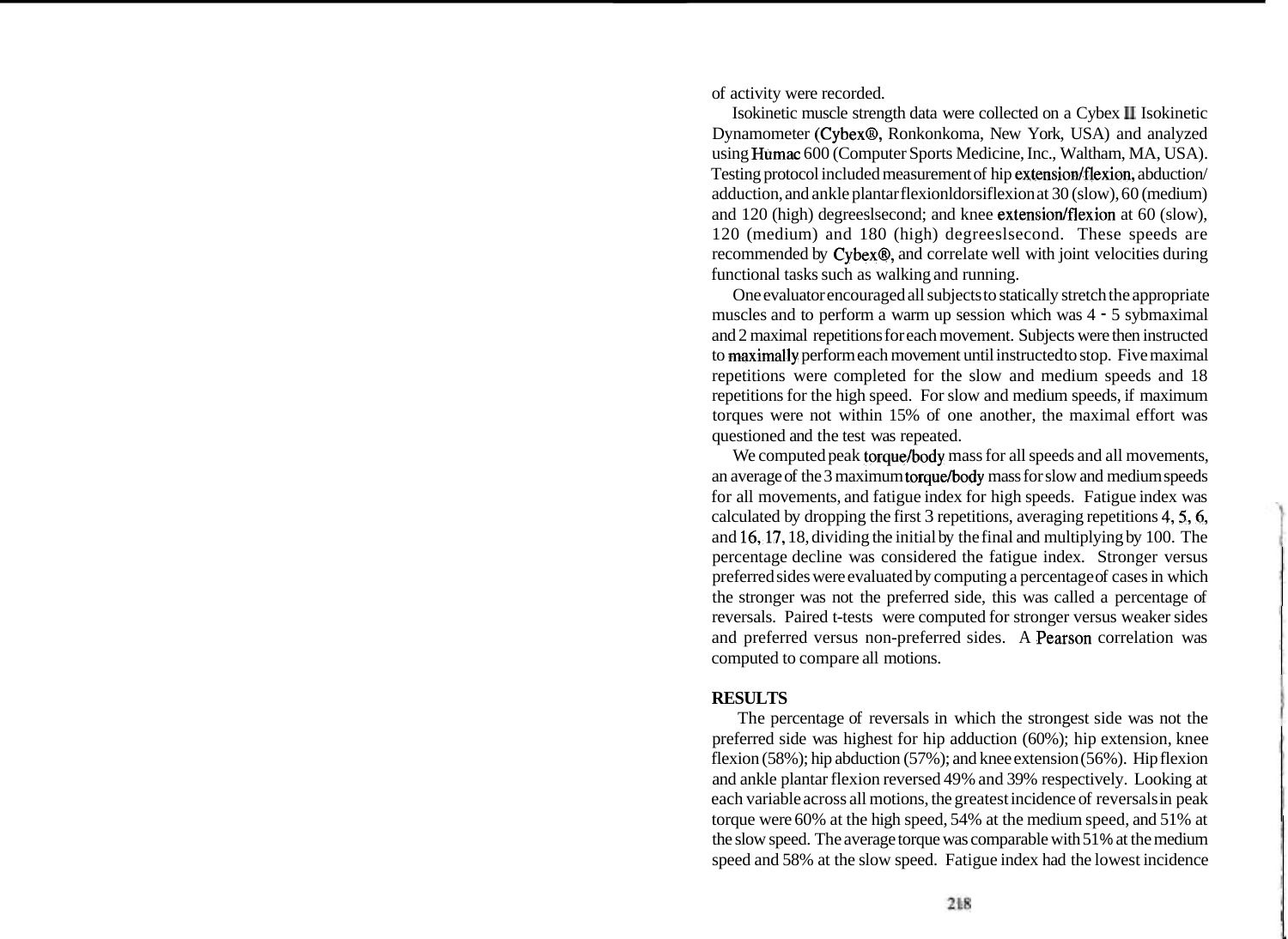of reversals at 36%. In comparing strong side to weak side, all variables demonstrated statistically significant differences, this was not true for comparison between preferred and non-preferred sides.

The peak torque per body mass for all motions at slow and medium speeds is presented in Table I for strong and weak sides. Muscle imbalance, the percentage side to side difference in peak torque per body mass, are presented as well. The greatest differences were seen in hip abduction/ adduction and ankle plantar/dorsiflexion. Peak torque per body mass was more comparable for the motions of hip extension/flexion and knee extension/flexion. Muscle imbalance differed for females as compared to males. These differences were statistically significant for hip extension, ankle plantarflexion and dorsiflexion.

|                             | Peak <b>Torque/Body</b> Mass (Nm/kg) |     |                                                |           |  |             |                      |     |                          |               |      |          |           |      |          |            |  |      |
|-----------------------------|--------------------------------------|-----|------------------------------------------------|-----------|--|-------------|----------------------|-----|--------------------------|---------------|------|----------|-----------|------|----------|------------|--|------|
| Motion                      | <b>MEAN</b>                          |     |                                                |           |  |             |                      |     |                          | <b>FEMALE</b> |      |          |           |      |          |            |  |      |
|                             | Slow speed                           |     |                                                |           |  |             | Med speed High speed |     |                          | Slow speed    |      |          | Med speed |      |          | High speed |  |      |
|                             | Ð                                    | W   | %                                              |           |  | $W^-$ %     | S                    | ΙW  | %                        | Б             |      |          |           |      |          |            |  |      |
| <b>Hip Ext</b>              | 3.1                                  |     | 2.8 9.3 2.8 2.5 8.6 2.6 2.3 9.6 2.7 2.3        |           |  |             |                      |     |                          |               |      | 12.3     |           |      |          |            |  |      |
| <b>Hip</b> Flex $\vert$ 1.6 |                                      |     | $1.5$ 10.3 $1.4$ 1.2 $12.1$ 1.3 $1.1$ 10.6 1.3 |           |  |             |                      |     |                          |               |      | 10.8 1.2 |           |      | 15.0 1.3 |            |  |      |
| Hip Abd H.S.                |                                      |     | 1.3  13.6  1.4  1.2   13.9  1.1                |           |  |             |                      |     | 0.9 15.8 1.5 1.2         |               |      |          |           |      |          |            |  |      |
| Hin Add 2.2                 |                                      |     | 2.0112.012.2118                                |           |  | 17.71.7     |                      |     | 1.5 10.0 2.1             |               | 1.8  | 14.9     | 2.0       | 1.6  |          |            |  | 10.2 |
| Kneeext 2.3                 |                                      |     | 2.118.6                                        | 1.9   1.8 |  | $16.6$ 11.9 |                      |     | $1.7 \mid 10.8 \mid 2.1$ |               | 2.0  |          |           |      |          |            |  |      |
| Knee Flex 1.6               |                                      |     | 1.4 9.1                                        | 1.3   1.2 |  | $17.9$ 1.3  |                      |     | $1.2$   10.0  1.5        |               |      | 12.1     |           |      | 10.3     |            |  | 7.2  |
| Ankle Pf   1.5              |                                      | 1.4 | 9.2                                            | $1.4$ 1.1 |  | 16.31.1     |                      | 1.0 | 7.1                      | 11.5          |      |          |           |      |          |            |  |      |
| Ankle Df  0.6               |                                      |     | $0.5$   10.6  0.5  0.4   18.30.4               |           |  |             |                      |     | 0.4 11.4 0.6             |               | 10.5 |          |           | 0.41 | 25.0 0.6 |            |  |      |

| <b>Motion</b>                                                 | MALE |  |                         |          |  |                            |                      |  |      |  |
|---------------------------------------------------------------|------|--|-------------------------|----------|--|----------------------------|----------------------|--|------|--|
|                                                               |      |  | Slow speed              |          |  |                            | Med speed High speed |  |      |  |
| Hip Ext  3.6   3.4   6.7   3.2   3.1   5.2   2.7   2.4   10.0 |      |  |                         |          |  |                            |                      |  |      |  |
| Hip Flex 1.9 1.8 10.0 1.6 1.5 9.6 1.3 1.1 13.0                |      |  |                         |          |  |                            |                      |  |      |  |
| Hip Abd [1.5   1.3   10.4 1.4 1.3   9.4   1.0   0.8           |      |  |                         |          |  |                            |                      |  | 20.1 |  |
| Hip Add [2.4 [2.2]                                            |      |  |                         |          |  | 9.0 2.4 2.0 15.8 1.6 1.5   |                      |  | 9.9  |  |
| Knee Ext(2.5   2.3                                            |      |  | 8.7 2.2 2.0 5.4 1.7 1.4 |          |  |                            |                      |  | 15.4 |  |
| Knee Flex 1.6   1.5                                           |      |  | 6.0                     | 1.411.41 |  | 5.5 1.2 1.0                |                      |  | 13.8 |  |
| Ankle Pf 1.6 1.5                                              |      |  | $7.1 +$                 |          |  | $1.3 1.2 $ 9.9 0.8 0.7 7.0 |                      |  |      |  |
| Ankie Df 0.5   0.5   7.1                                      |      |  |                         |          |  | 0.410.41 8.1 10.3 0.3 12.5 |                      |  |      |  |

S=Strong side, W=Weak side, %=% difference

and the second con-

with the control of the control

are main off in a city

 $\label{eq:3.1} \mathcal{L}(\mathcal{L}) = \mathcal{L}(\mathcal{L}) = \mathcal{L}(\mathcal{L}) = \mathcal{L}(\mathcal{L})$ 

Analysis was done to determine whether particular muscle groups correlated in strength. All opposing muscle groups-hip extension/flexion, knee extension/flexion, hip flexion / knee flexion and knee flexion/ankle plantarflexion-were positively correlated. (R=.8, p<.001). In addition, hip flexion correlated positively with knee extension; knee extension with ankle Part 1, 1990 1991 1992 plantarflexion, and knee flexion with ankle plantafflexion.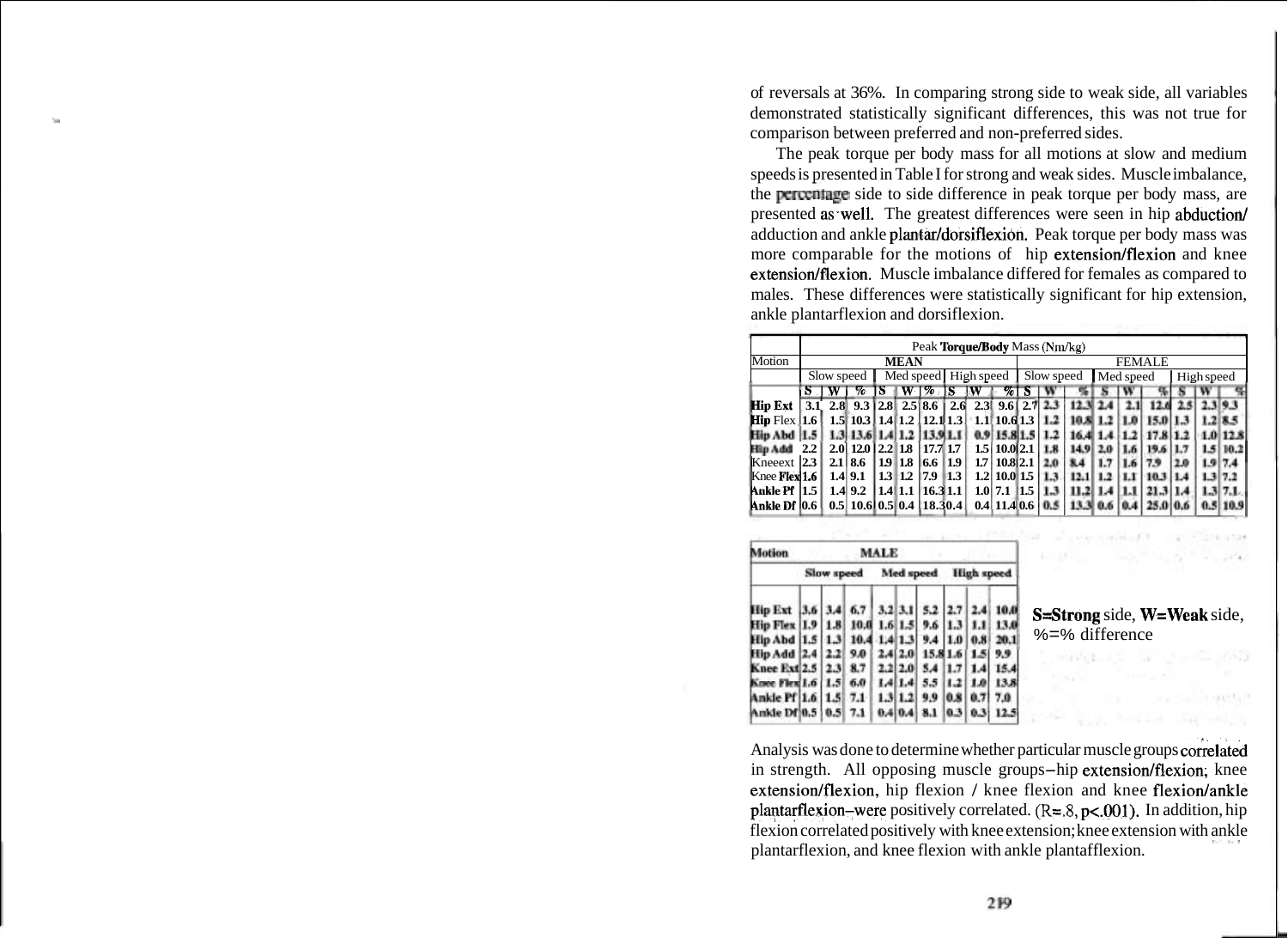# **DISCUSSION**

L Sapega (1990) stated that imbalances of strength in an individual muscle group of less than 10% can be considered normal, differences of 10-20% possibly abnormal; those greater than 20% as probably abnormal. Our results indicate that one should expect different variations for different joints. Specifically, 20% can be expected for hip abduction/adduction in the normal population. It was noted imbalance was greater in females as compared to males. A side to side difference of 20% in ankle plantar flexion/dorsiflexion was found to be normal in females.

Limb preference was not a good indicator of stronger side in isokinetic muscle strength testing. The percentage of reversals for peak torque normalized to body mass was higher than expected for most muscles groups. Approximately 50% of the time, the strongest side was not the preferred side. Interestingly ankle plantar flexion, a primary power generator during running and gait, had the lowest number of reversals.

There was a strong correlation between opposing muscle groups at all speeds. For, example, if you have strong hip extensors, you tend to have strong hip flexors. Interestingly, hip flexion and knee extension correlated, probably due to the contribution of the rectus femoris which crosses both joints in this plane. A similar explanation would follow for the correlation of knee flexion and ankle plantarflexion.

This is the beginning of our normal population database. we would like to continue to incorporate more comprehensive protocols which include data on multiple joints at various speeds on the same set of subjects.

# **REFERENCES**

Bäckman, E.& Oberg, B. (1989). Isokinetic Muscle Torque in dorsiflexor of the ankle in children 6 - 15 years of age. Scandinavian Journal of Rehabilitation and Medicine 21:97 - 103.

Borges, 0. (1989). Isometric and isokinetic knee extension and flexion torque in men and women aged 20-70. Scandinavian Journal of Rehabilitation Medicine 21:45-53.

Burnett, C. N., Filusch, Betts E. & King, W. M. (1990). Reliability of isokinetic measurements of hip muscle torque in young boys. Phvsical Therapy 70:244-249.

Cahalan T. D., Johnson M. E., Liu S & Chao E. Y. S. (1989). Quantitative measurements of hip strength in different age groups. Clinical Orthouaedics and Related Research 246: 136-145.